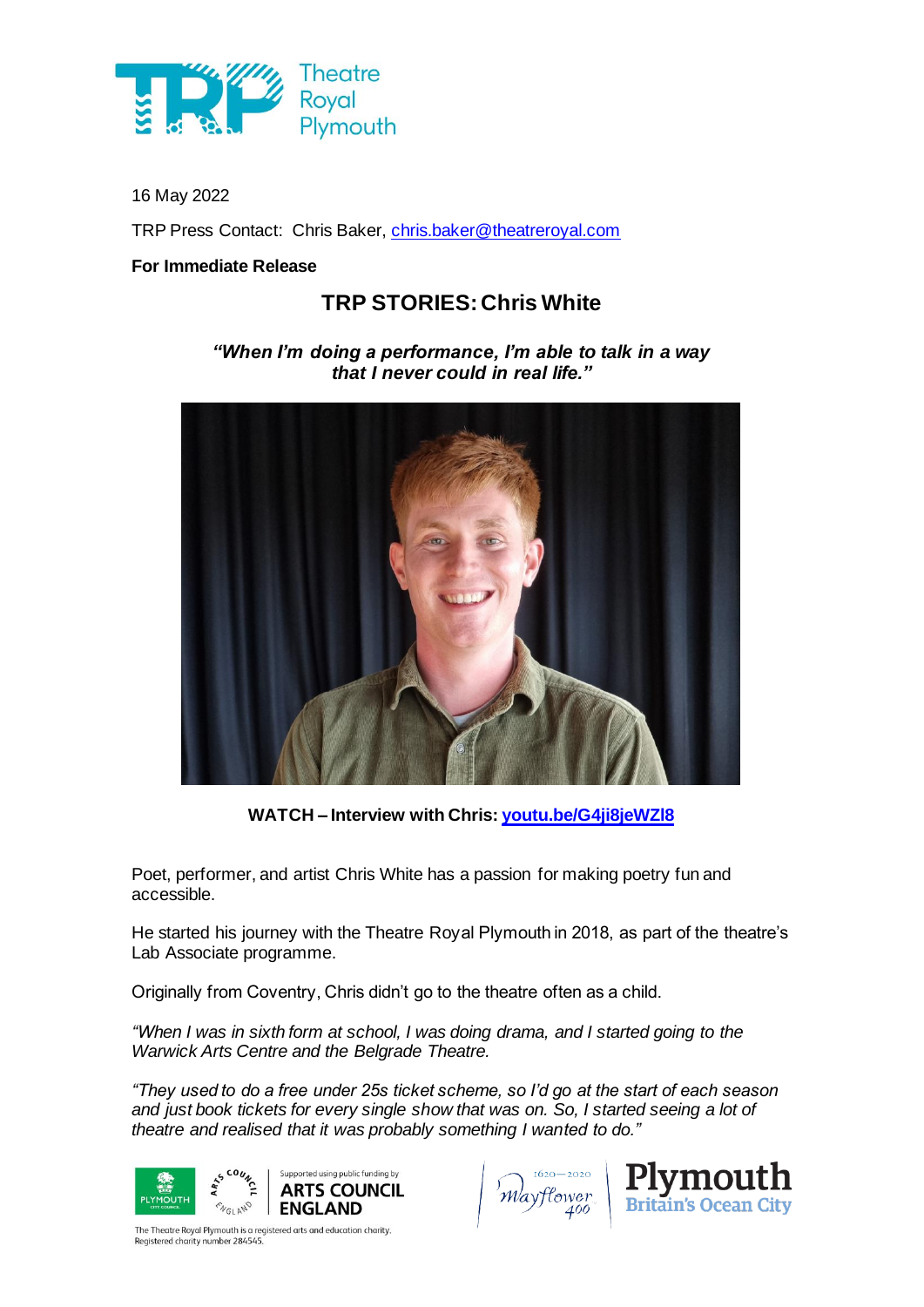

Chris was writing shows for his sixth form class and was encouraged by his teacher to study scriptwriting at university.

*"When I was at uni, I found spoken word poetry and I started doing that, which was easier than playwriting. I joined the creative writing society and went to open mic nights. I started realising that poetry can be really funny, engaging and lively.*

*"I didn't necessarily have much of a career path in mind, I was just doing it because I loved doing it.*

*"But we weren't really taught much about how to be an artist in the outside world, so that was something that came much later."*

In 2018, Chris took part in TRP's Lab Associate scheme. It is a year-long attachment to Theatre Royal Plymouth. Lab Associates are paid a fee and invited to make full use of the theatre's spaces, resources, and people, to develop new work to perform in The Drum auditorium at the theatre.

It was during his time as a Lab Associate that Chris developed his show *Moist, Moist, Moist*.

*"It was huge because The Drum was a much bigger space than I was used to and the level of support and funding and being given permission to be in that huge space, really pushed me to making a show that I don't think I could've made beforehand."*

Chris then secured a London premiere of the show at The Pleasance Theatre.

*"That was amazing. Being able to do a week-long run with an audience I didn't know was really scary but very cool."*

Chris is about to return to Theatre Royal Plymouth with another show *Facial*. It is part of a micro-festival at the theatre called *Solo Voices,* running from 17–21 May 2022.

*"I actually wrote Facial in 2016 and I took it to the Free Fringe at the Edinburgh Fringe and performed it in this little room with no lights in it, and often, there would only be two people watching.*

*"I've always really loved the script and wanted to do it again. Doing it in The Drum means I've been able to get a musician to create a dark, cool soundscape, so I'm revisiting this old show, I've re-written some of it because things change. It's a chance to make it bigger and better than it was before.*

*"It's a pretty mad show and there's lots of strands to it but it all comes together in the end."*

Chris admits feeling nervous before performing on stage.

*"I'm just as terrified performing now than I ever was. I assumed that would go away at some point, but it hasn't.*